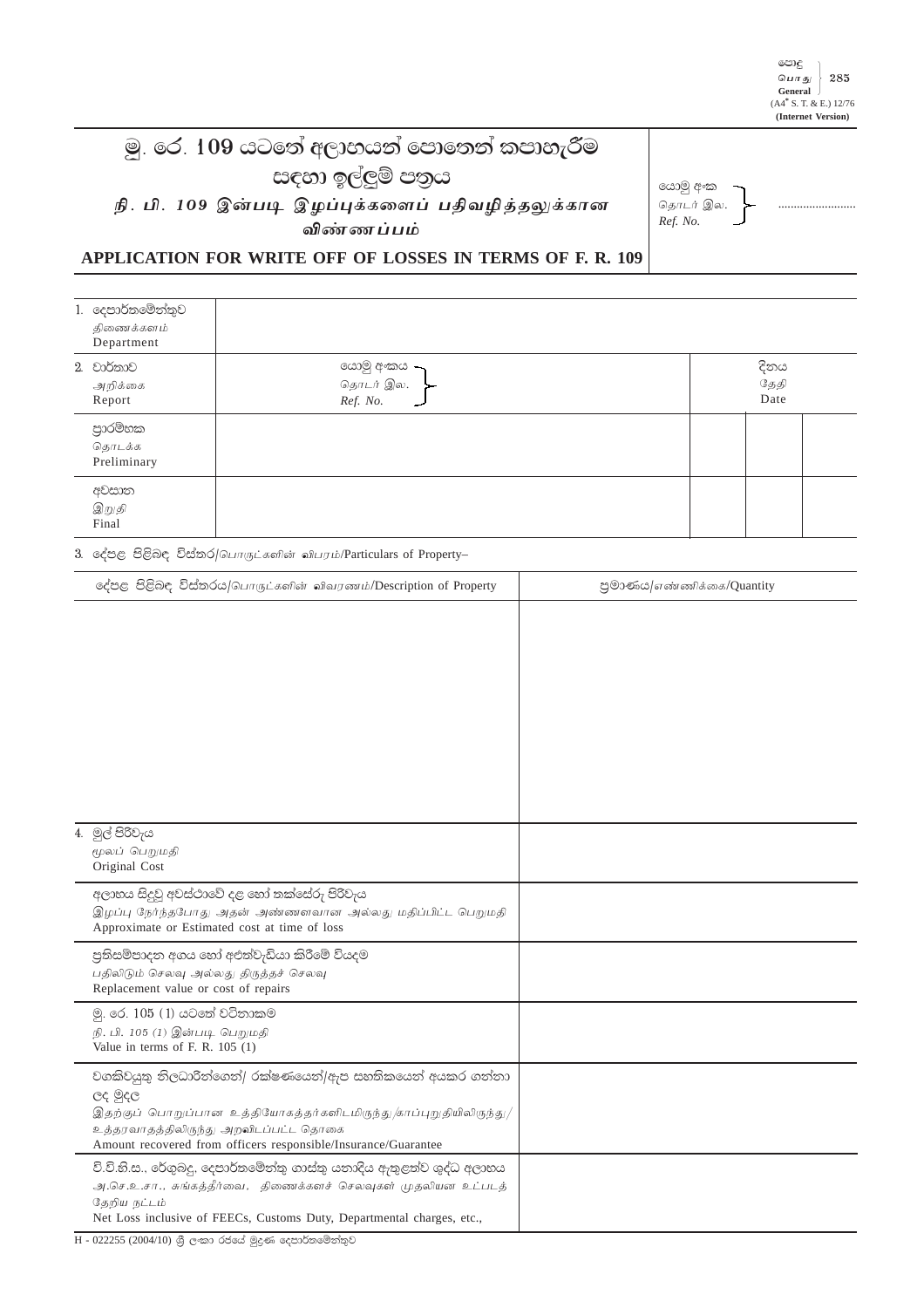| 5. නීතිමය කිුයාවත්ගේ පුතිඵල/சட்ட நடவடிக்கையின் விளைவு/Outcome of legal action-                                                  |                                     |                       |                                                                         | උසාවියේ තියෝගය/நீதிமன்றக் கட்டளை/Order of Court |                                                           |                                 |                                                             |                                                                      |                                                                    |  |
|---------------------------------------------------------------------------------------------------------------------------------|-------------------------------------|-----------------------|-------------------------------------------------------------------------|-------------------------------------------------|-----------------------------------------------------------|---------------------------------|-------------------------------------------------------------|----------------------------------------------------------------------|--------------------------------------------------------------------|--|
| උසාවියේ නම<br>நீதிமன்றத்தின் பெயர்<br>Name of Court                                                                             | නඩු අංකය<br>வழக்கு இல.<br>Case No.  |                       |                                                                         |                                                 |                                                           |                                 |                                                             |                                                                      |                                                                    |  |
|                                                                                                                                 |                                     |                       |                                                                         |                                                 |                                                           |                                 |                                                             |                                                                      |                                                                    |  |
| 6. නියම කරන ලද අධිහාරයේ විස්තර–<br>விதித்த மேலதிகக் கட்டணங்களின் விவரங்கள்–<br>Details of surcharges imposed-<br>නිලධාරියාගේ නම | පදවිය<br>பதவிப்பெயர்<br>Designation |                       | නියම කරන ලද<br>අධිහාරය<br>மேலதிகக் கட்டணத்<br>தொகை<br>Amount surcharged |                                                 | අය කරගන්නා ලද<br>මුදල<br>அறவிட்ட தொகை<br>Amount recovered |                                 | කුවිතාන්සි<br>අයකරගන්නා ලද<br>අංකය<br>பற்றுச் சீட்டு<br>இல. | ණය මුදල් පිළිබඳ විස්තර<br>வரவு விவரங்கள்<br>Credit particulars       | අය තොකරන ලද<br>මුදල් ශේෂය<br>அறவிடாத மீதி<br>Balance not recovered |  |
| உத்தியோகத்தரின் பெயர்<br>Name of officer                                                                                        |                                     | රු.<br>$e/5$ .<br>Rs. | $G$ .<br>$\sigma$ .<br>c.                                               | රු.<br>$\sqrt{\sqrt{5}}$ .<br>Rs.               | $G$ .<br>$\mathcal F$ .<br>c.                             | Date of recovery<br>Receipt No. |                                                             | ó <sub>ζ</sub> .<br>$\mathcal{C}\hspace{-0.5pt}\mathcal{F}$ .<br>Rs. | $G$ .<br>$\mathcal F$ .<br>c.                                      |  |
|                                                                                                                                 |                                     |                       |                                                                         |                                                 |                                                           |                                 |                                                             |                                                                      |                                                                    |  |
|                                                                                                                                 |                                     |                       |                                                                         |                                                 |                                                           |                                 |                                                             |                                                                      |                                                                    |  |
|                                                                                                                                 |                                     |                       |                                                                         |                                                 |                                                           |                                 |                                                             |                                                                      |                                                                    |  |
|                                                                                                                                 |                                     |                       |                                                                         |                                                 |                                                           |                                 |                                                             |                                                                      |                                                                    |  |
|                                                                                                                                 |                                     |                       |                                                                         |                                                 |                                                           |                                 |                                                             |                                                                      |                                                                    |  |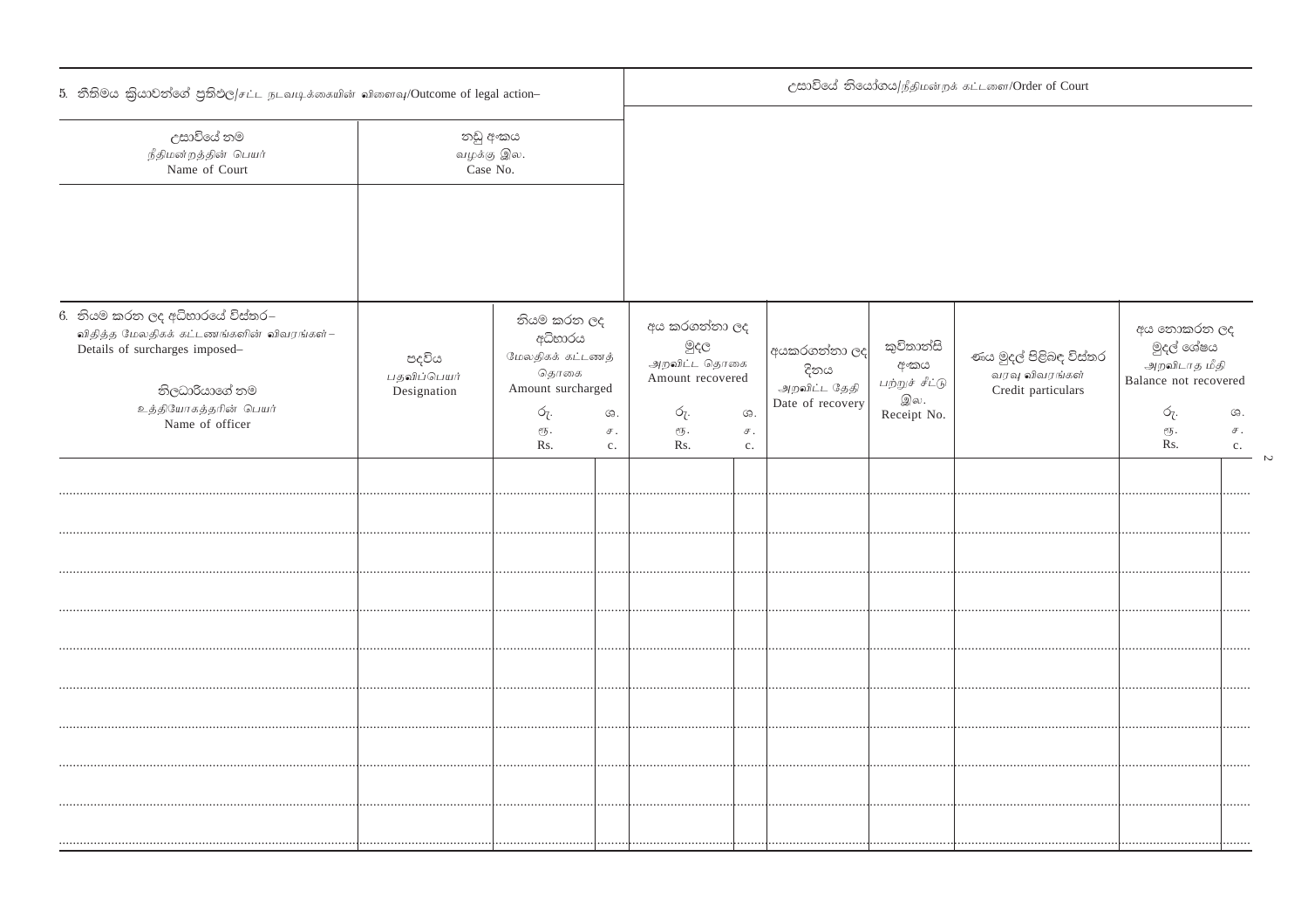7. නියම කරන ලද අධිහාරයන් අය තොකිරීමට හේතු/விதித்த மேலதிகக் கட்டணங்களை அறவிடாத காரணம்/Reasons for non-recoveries of surcharges imposed-

8. (අ.) නිලධාරියා සේවයේ තොමැති නම් ඔහුගේ වත්කමින් අලාහහානි අයකර ගැනීමට ගන්නා ලද කිුයාමාර්ගයන් පිළිබඳ විස්තර–

.<br>(அ.) உத்தியோகத்தர் சேவையிலில்லாவியுன், உத்தியோகத்தரின் சொத்துக்களிலிருந்து அறவிடுதற்கு எடுத்துள்ள நடவடிக்கை–

(a.) Details of action taken to effect the recovery of shortages from the assets of the officer, if the officer is not in service-

- (ආ.) ඉහත කිුයාවේ පුතිඵල–
- (ஆ.) மேற்கூறிய நடவடிக்கையின் விளைவு–
- $(b.)$  Results of the above action-

දිනය தேதி Date

පුධාන ගණකාධිකාරිගේ අත්සන. பிரதான கணக்காளர் கையொப்பம். Signature of Chief Accountant.